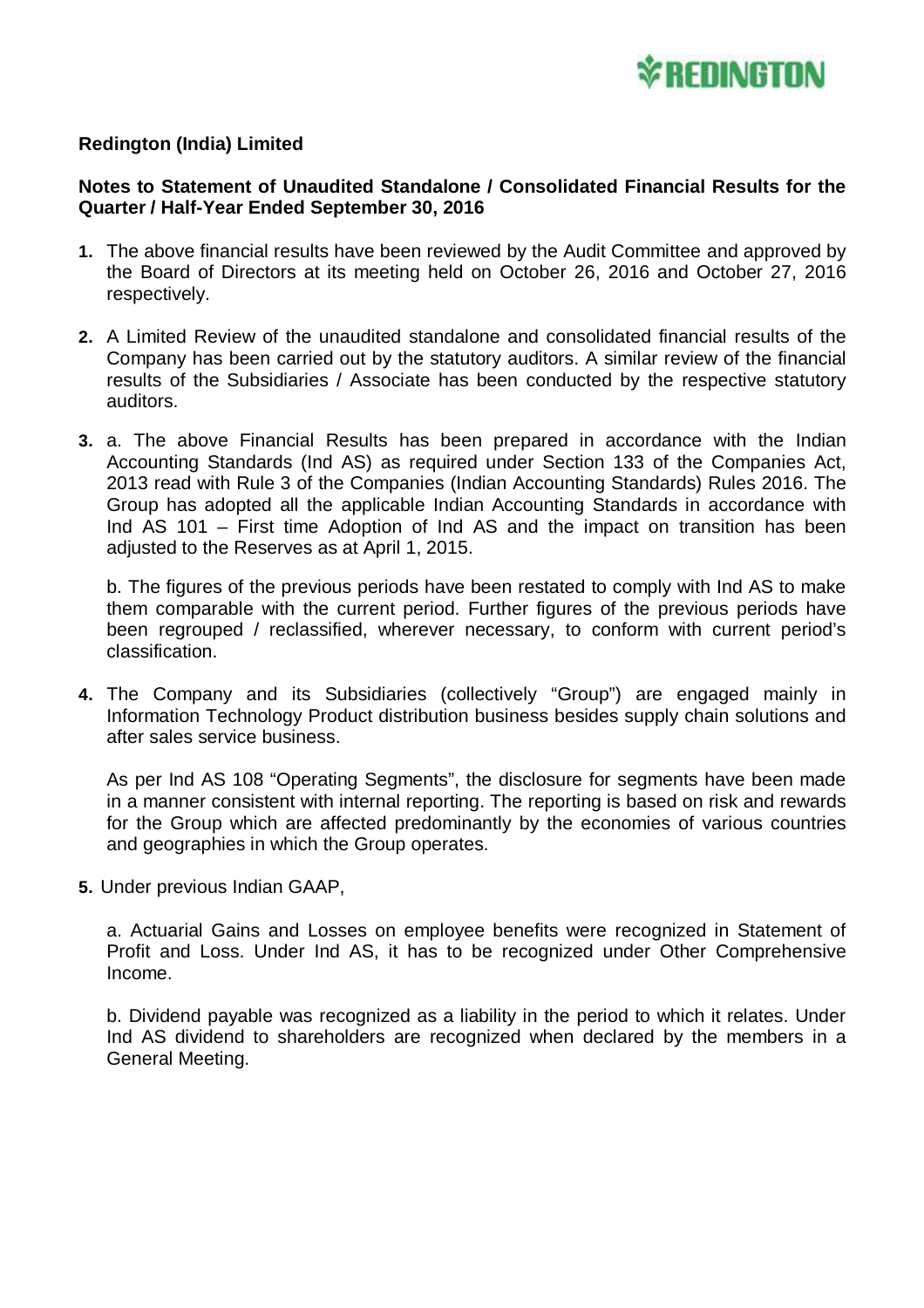# **V**REDINGTON

**6.** a. Reconciliation of financial results as reported under previous Indian GAAP and Ind AS are as under:

## **. In Lakhs**

|                                                                                                   | <b>Standalone</b>                |                                  |                             | <b>Consolidated</b>              |                                  |                             |
|---------------------------------------------------------------------------------------------------|----------------------------------|----------------------------------|-----------------------------|----------------------------------|----------------------------------|-----------------------------|
| <b>Particulars</b>                                                                                | Quarter<br><b>Ended</b>          | Half-<br>Year<br><b>Ended</b>    | Year<br><b>Ended</b>        | Quarter<br><b>Ended</b>          | Half-<br>Year<br><b>Ended</b>    | Year<br><b>Ended</b>        |
|                                                                                                   | <b>Septem</b><br>ber 30,<br>2015 | <b>Septem</b><br>ber 30,<br>2015 | <b>March</b><br>31,<br>2016 | <b>Septem</b><br>ber 30,<br>2015 | <b>Septem</b><br>ber 30,<br>2015 | <b>March</b><br>31,<br>2016 |
|                                                                                                   | <b>Unaudited</b>                 |                                  |                             |                                  |                                  |                             |
| <b>Net Profit After Tax under</b><br><b>Previous Indian GAAP</b>                                  | 5,284                            | 9,480                            | 18,890                      | 9,662                            | 17,777                           | 42,566                      |
| Effect on account of Merger of Nook<br>Micro Distribution Limited (Refer<br>Note 10)              | (180)                            | (447)                            |                             | 135                              | 317                              |                             |
| <b>Adjusted Net Profit After Tax</b><br>under Previous Indian GAAP                                | 5,104                            | 9,033                            | 18,890                      | 9,797                            | 18,094                           | 42,566                      |
| Ind AS Adjustments                                                                                |                                  |                                  |                             |                                  |                                  |                             |
| Actuarial gain on employee<br>defined benefit funds reclassified<br>to other comprehensive income | (56)                             | (63)                             |                             | (67)                             | (106)                            | (65)                        |
| <b>Effect on account of Business</b><br>combinations prior to transition date                     |                                  |                                  |                             | (37)                             | (73)                             | (172)                       |
| <b>Tax Adjustments</b>                                                                            | 27                               | 29                               |                             | 20                               | 34                               | 21                          |
| <b>Other Adjustments</b>                                                                          | (25)                             | (26)                             | (18)                        | 4                                | (10)                             | (17)                        |
| Net Profit After Tax under Ind AS                                                                 | 5,050                            | 8,973                            | 18,872                      | 9,717                            | 17,939                           | 42,333                      |
| Other Comprehensive income (net<br>of tax)                                                        | 43                               | 48                               | $\overline{7}$              | 5,176                            | 7,715                            | 9,144                       |
| <b>Total Comprehensive income</b><br>under Ind AS attributable to<br><b>Shareholders</b>          | 5,093                            | 9,021                            | 18,879                      | 14,893                           | 25,654                           | 51,477                      |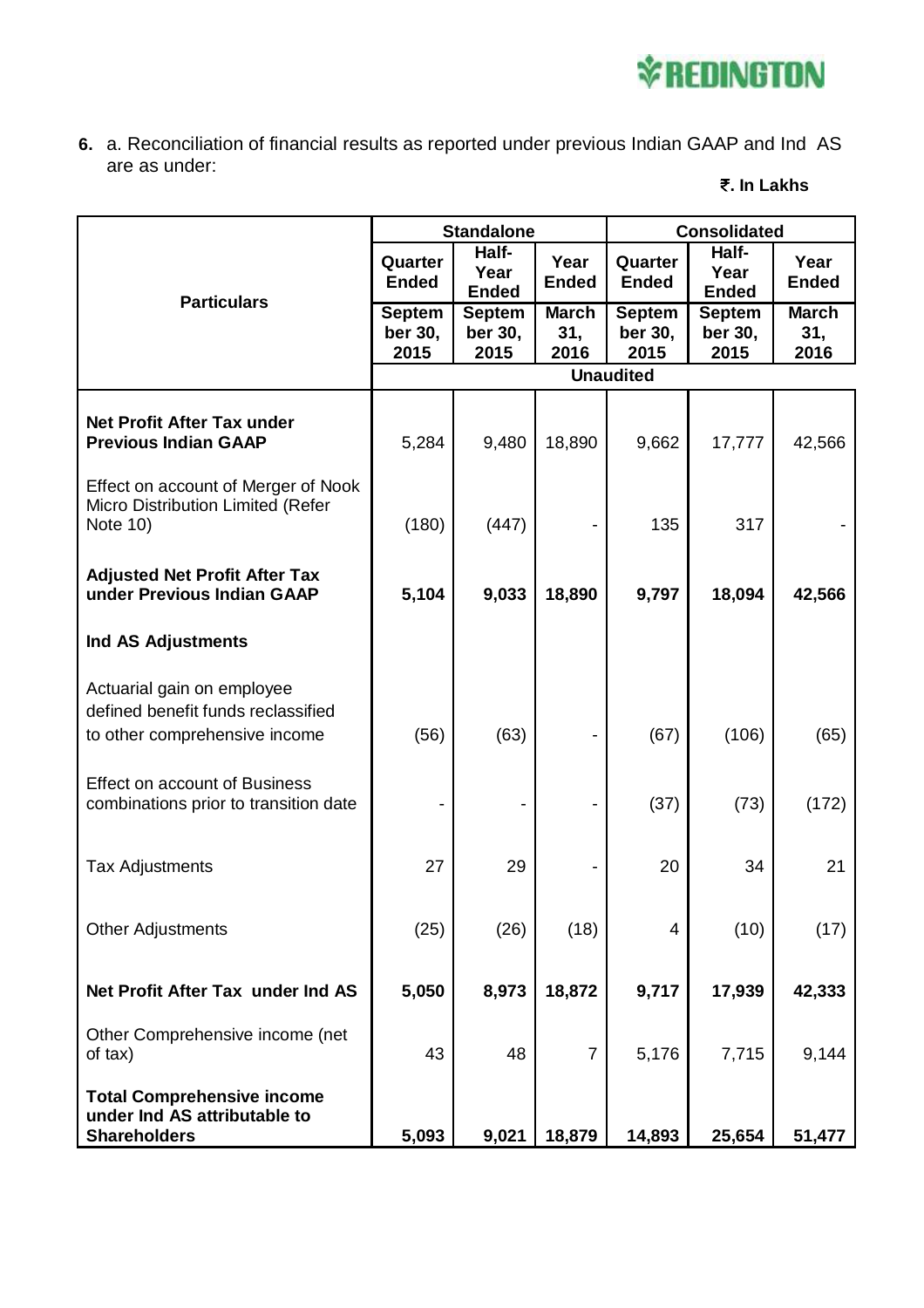

b. Reconciliation of Reserves as at March 31, 2016 as reported under previous Indian GAAP and Ind AS are as under:

|                                                                        |                         | ₹. In Lakhs         |  |
|------------------------------------------------------------------------|-------------------------|---------------------|--|
|                                                                        | As at<br>March 31, 2016 |                     |  |
| <b>Particulars</b>                                                     | <b>Standalone</b>       | <b>Consolidated</b> |  |
|                                                                        | <b>Unaudited</b>        |                     |  |
| Reserves as per previous Indian GAAP                                   | 135,877                 | 270,745             |  |
| Adjustments for:                                                       |                         |                     |  |
| Reversal of Proposed dividend including Dividend tax                   | 9,963                   | 9,963               |  |
| Effect on account of Business combinations prior to<br>transition date |                         | 5,578               |  |
| <b>Tax Adjustments</b>                                                 |                         | 21                  |  |
| <b>Other Adjustments</b>                                               | 7                       | (9)                 |  |
| Reserves as per IND AS                                                 | 145,847                 | 286,298             |  |

- **7.** During the current Quarter,
	- a) The Company has invested ` 1,000.48 Lakhs in its wholly-owned Indian subsidiary ProConnect Supply Chain Solutions Limited.
	- b) ProConnect Supply Chain Solutions Limited has formed a subsidiary, Rajprotim Supply Chain Solutions Limited, in the month of July 2016, with its shareholding being 50%.
	- c) Ensure Middle East Technology Solutions LLC, a wholly-owned overseas step-down subsidiary was incorporated in UAE and is yet to commence operations.
	- d) 35,230 equity shares of ₹2 each, at a premium of ₹77.30 per share were allotted to employees including employees of subsidiary Companies under the ESOP Scheme, 2008. Consequently the paid up Equity Share Capital has increased by ₹ 0.70 Lakhs and Securities Premium by 27.23 Lakhs. Of the options so far granted under ESOP scheme, options 80,337 (including lapsed options) were outstanding as on September 30, 2016 to be exercised later.
	- e) The Company has transferred the Unclaimed Dividend of  $\bar{\tau}$  0.54 Lakhs pertaining to financial year 2008-09 to the Investor Education and Protection Fund.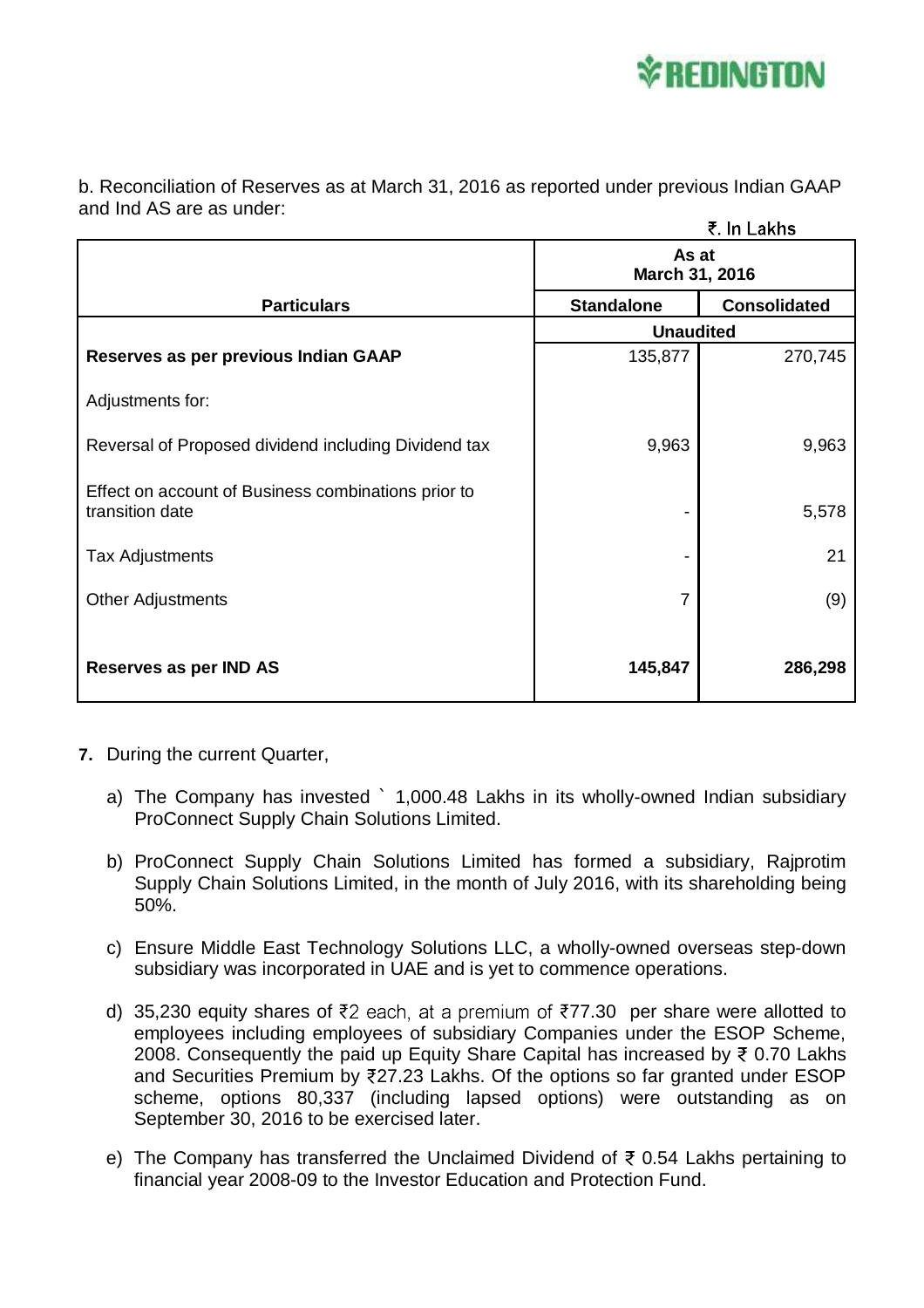# **\*REDINGTON**

#### **8.Statement of assets and liabilities**

|                                                            | そ. In Lakhs                |                  |                             |                  |  |
|------------------------------------------------------------|----------------------------|------------------|-----------------------------|------------------|--|
|                                                            | <b>Standalone</b><br>As at | As at            | Consolidated<br>As at       |                  |  |
| <b>Particulars</b>                                         | September 30, 2016         | March 31, 2016   | As at<br>September 30, 2016 | March 31, 2016   |  |
|                                                            | <b>Unaudited</b>           | <b>Unaudited</b> | <b>Unaudited</b>            | <b>Unaudited</b> |  |
| <b>Assets</b>                                              |                            |                  |                             |                  |  |
| <b>Non-Current Assets</b>                                  |                            |                  |                             |                  |  |
| Property and Equipment                                     | 10,355                     | 9,080            | 20,980                      | 19,048           |  |
| Capital work-in progress                                   | 697                        | 1,403            | 697                         | 1,425            |  |
| Other Intangible assets                                    | 29                         | 35               | 27,989                      | 28,356           |  |
| Goodwill on Consolidation / acquisition                    |                            |                  | 1,724                       | 1,724            |  |
| Non current investments                                    | 60,385                     | 59,384           |                             |                  |  |
| Income tax asset (Net)                                     | 4,485                      |                  | 4,897                       | 5,122            |  |
| Deferred Tax Assets (Net)                                  |                            | 4,955            |                             |                  |  |
| Other Non-Current Assets                                   | 1,083                      | 1,025            | 1,670                       | 2,047            |  |
|                                                            | 2,863                      | 3,052            | 4,246                       | 3,714            |  |
| <b>Current Assets</b>                                      | 79,897                     | 78,934           | 62,203                      | 61,436           |  |
|                                                            |                            |                  |                             |                  |  |
|                                                            |                            |                  |                             |                  |  |
| Inventories                                                | 1,34,282                   | 1,48,687         | 3,02,518                    | 3,76,815         |  |
| Financial assets                                           |                            |                  |                             |                  |  |
| Trade and other receivables                                | 1,89,946                   | 1,58,091         | 5,57,937                    | 5,57,656         |  |
| Cash and Cash Equivalents                                  | 5,271                      | 4,979            | 74,210                      | 55,056           |  |
| Investments                                                |                            |                  | 935                         |                  |  |
| <b>Other Current Assets</b>                                | $\overline{\phantom{a}}$   |                  | 1,345                       | 1,186            |  |
|                                                            |                            |                  |                             |                  |  |
| <b>Total Current assets</b>                                | 3,29,499                   | 3,11,757         | 9,36,945                    | 9,90,713         |  |
|                                                            |                            |                  |                             |                  |  |
| <b>Total Assets</b>                                        | 4,09,396                   | 3,90,691         | 9,99,148                    | 10,52,149        |  |
|                                                            |                            |                  |                             |                  |  |
| <b>Equity and liabilities</b>                              |                            |                  |                             |                  |  |
|                                                            |                            |                  |                             |                  |  |
| Shareholders' funds                                        |                            |                  |                             |                  |  |
| <b>Equity Share Capital</b>                                | 7,997                      | 7,996            | 7,997                       | 7,996            |  |
| Other Equity                                               | 1,46,236                   | 1,45,847         | 2,95,882                    | 2,86,298         |  |
|                                                            |                            |                  |                             |                  |  |
| Total Equity attributable to equity holders of the Company | 1,54,233                   | 1,53,843         | 3,03,879                    | 2,94,294         |  |
| Non-Controlling interests                                  |                            |                  | 36,875                      | 36,740           |  |
| <b>Total Equity</b>                                        | 1,54,233                   | 1,53,843         | 3,40,754                    | 3,31,034         |  |
|                                                            |                            |                  |                             |                  |  |
| <b>Non-Current Liabilities</b>                             |                            |                  |                             |                  |  |
| Deferred Tax Liabilities (Net)                             |                            |                  |                             |                  |  |
| Provisions                                                 | $\overline{\phantom{a}}$   | ÷,               | 99                          | 298              |  |
| <b>Total Non-current Liabilities</b>                       | 679                        | 688              | 6,764                       | 6,224            |  |
|                                                            | 679                        | 688              | 6,863                       | 6,522            |  |
| <b>Current Liabilities</b>                                 |                            |                  |                             |                  |  |
|                                                            |                            |                  |                             |                  |  |
| <b>Financial Liabilities</b>                               |                            |                  |                             |                  |  |
| Trade and other payables                                   | 1,51,130                   | 1,65,358         | 3,80,290                    | 4,20,462         |  |
| Other Current liabiliites                                  | 24,060                     | 22,850           | 70,517                      | 67,258           |  |
| Borrowings                                                 | 79,051                     | 47,752           | 1,97,684                    | 2,23,964         |  |
| Provisions                                                 | 243                        | 200              | 3,040                       | 2,909            |  |
|                                                            |                            |                  |                             |                  |  |
| <b>Total Current Liabilities</b>                           | 2,54,484                   | 2,36,160         | 6,51,531                    | 7,14,593         |  |
|                                                            |                            |                  |                             |                  |  |
| <b>Total Equity and Liabilities</b>                        | 4,09,396                   | 3,90,691         | 9,99,148                    | 10,52,149        |  |